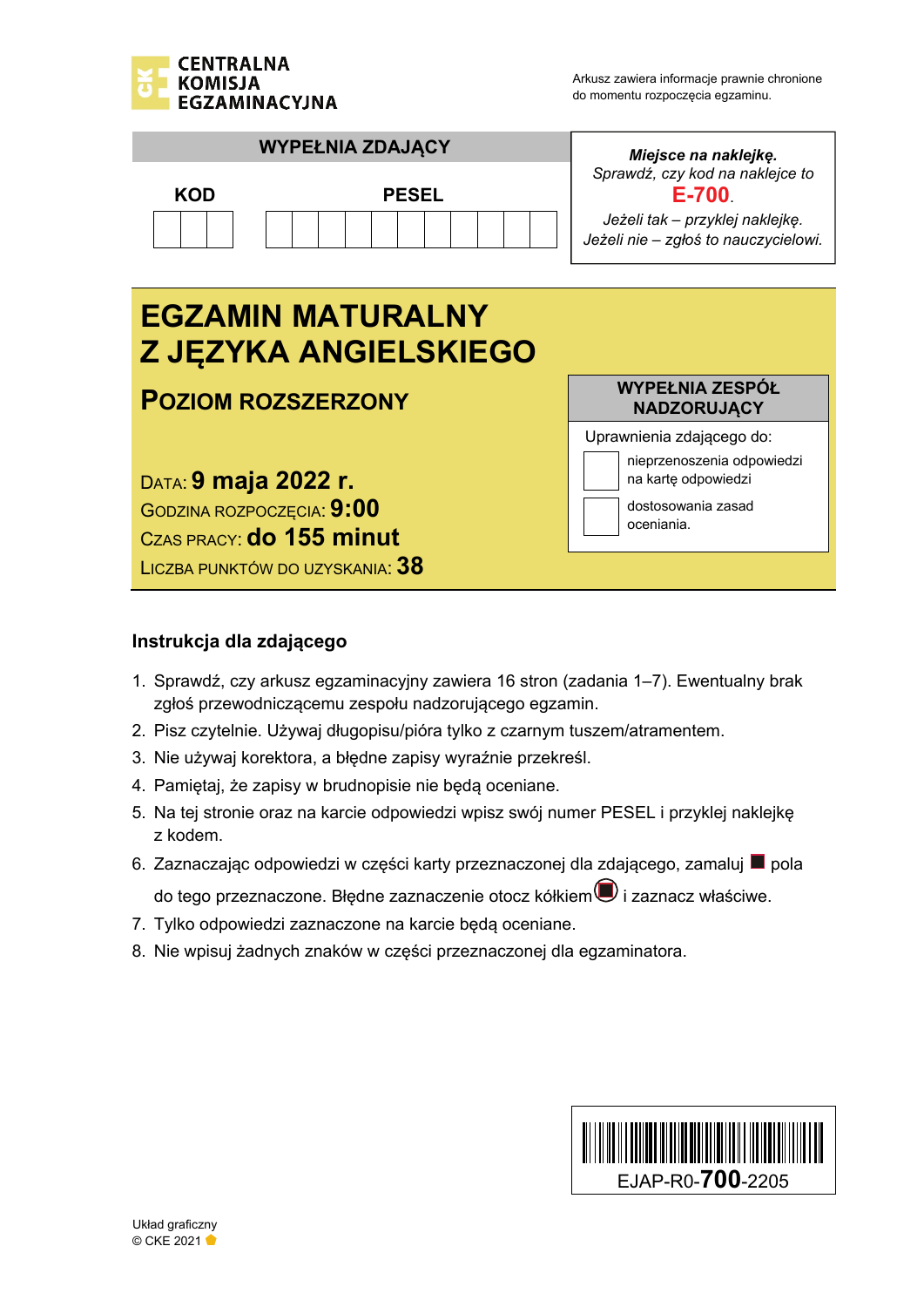## **Zadanie 1. (0–4)**

**Przeczytaj tekst, który został podzielony na trzy części (A–C), oraz pytania go dotyczące (1.1.–1.4.). Do każdego pytania dopasuj właściwą część tekstu. Wpisz rozwiązania do tabeli.** 

**Uwaga: jedna część tekstu pasuje do dwóch pytań.** 

|  |  |  |  | In which paragraph does the author |  |
|--|--|--|--|------------------------------------|--|
|--|--|--|--|------------------------------------|--|

|      | <b>1.1.</b> link the origin of the dollar sign $(\$)$ to a certain geographical landmark? |  |
|------|-------------------------------------------------------------------------------------------|--|
| 1.2. | point to a non-English origin of the word dollar?                                         |  |
| 1.3. | express regret that the roots of the US dollar sign are difficult to trace?               |  |
| 1.4. | compare the value of one currency to another?                                             |  |

## THE CURIOUS ORIGINS OF THE DOLLAR

- **A.** The dollar has an exciting history. In 1520, the Kingdom of Bohemia began making coins using silver from a mine in Joachimsthal. Logically, the coin was called the Joachimsthaler. Shortened to *thaler* the name found its way into other languages, for example, *daler* in Dutch. And, it was the Dutch coin that, thanks to booming international trade, made its way to the Dutch New Netherland Colony. It's noteworthy that the modern pronunciation of *dollar* is remarkably close to the 17th-century Dutch pronunciation of *daler*. Unfortunately, there is no straightforward answer to the question of how the dollar sign originated.
- **B.** One theory is that the dollar sign comes from the Pillars of Hercules, as the Ancient Greeks used to call the two rocks at the entrance to the Straits of Gibraltar. When King Ferdinand II of Aragon took over the Straits of Gibraltar in 1492, he ordered the production of coins showing the Pillars of Hercules wrapped in a banner<sup>1</sup>. When the Spanish colonized America, the coins travelled with them and so the Pillars of Hercules became a symbol of the New World. In the 18<sup>th</sup> and 19<sup>th</sup> centuries they also appeared on the Spanish dollar, known as the peso. This showed two columns with a ribbon wrapped around them in an S shape. The similarity to the American dollar sign seems obvious.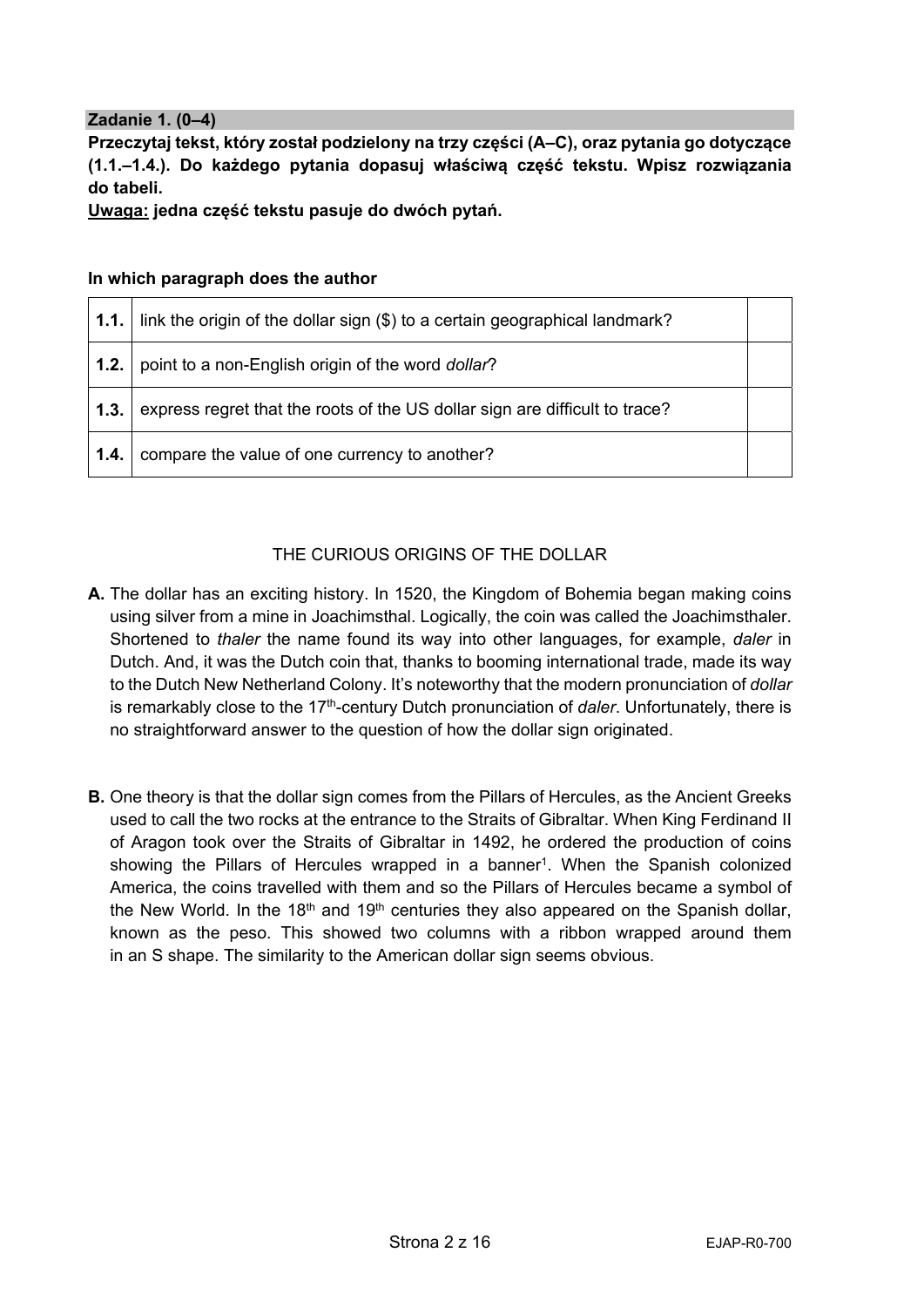C. Another widely accepted theory also involves the Spanish currency, and it goes like this: in the colonies, trade between Spanish Americans and English Americans was lively, and the Spanish peso was a legal currency in the US until 1857. The word "peso" was often abbreviated to the initial "P" with an "S" beside it. Gradually the "P" merged<sup>2</sup> with the "S", then the "P" lost its curve, leaving a vertical line in the centre of the "S". A peso was more or less worth one American dollar. Since both were in circulation simultaneously, the sign might have been transferred.

 $1$  Banner – a long piece of cloth with words written on it.

 $2$  Merge – to combine; to join together.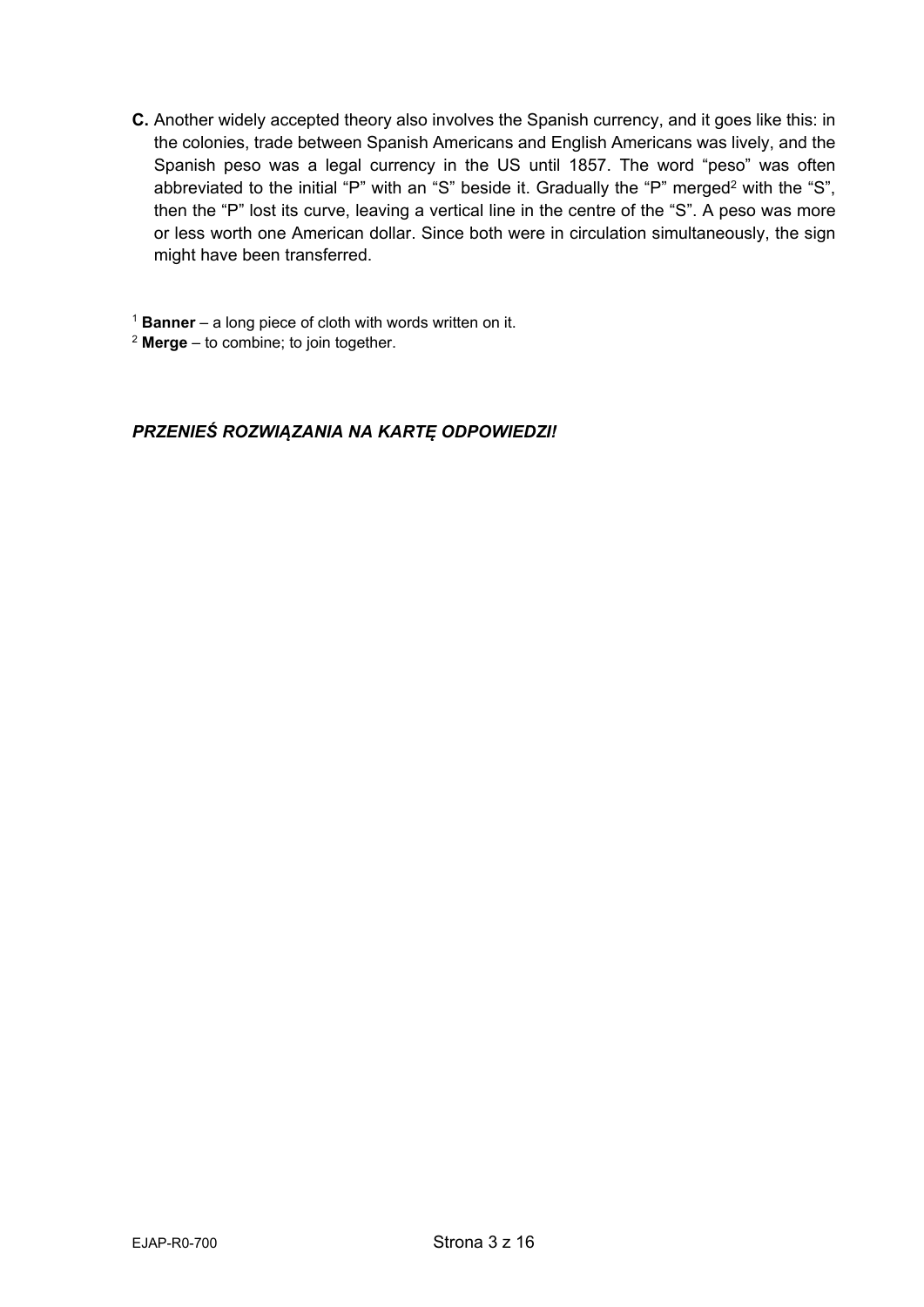#### **Zadanie 2. (0–4)**

**Przeczytaj tekst, z którego usunięto cztery zdania. Wpisz w każdą lukę (2.1.–2.4.) literę, którą oznaczono brakujące zdanie (A–E), tak aby otrzymać spójny i logiczny tekst. Uwaga: jedno zdanie zostało podane dodatkowo i nie pasuje do żadnej luki.** 

### A NEW DESSERT

The story of *banoffee pie*, an iconic British dessert with bananas, cream, toffee and a shortcrust pastry base, began in 1968 when a newly-wed couple bought an old tea room in a 16<sup>th</sup>-century monastery building in East Sussex. 2.1. After the most urgent tasks had been completed, they called the place *The Hungry Monk*, a clear reference to its former residents.

In 1971, Nigel Mackenzie, the owner, decided a new dessert was essential on their menu. At that time Ian Dowding, the head chef, had just returned from America, so he suggested a recipe he had brought back from his trip – *Blum's coffee toffee pie*. **2.2.** \_\_\_\_\_ A few experiments with adding apples or oranges proved to be disappointing. But Mackenzie would not give up and he suggested using bananas, which was a stroke of genius. Now it was time to invent the name. Having tested a few ideas, the duo finally opted for *banoffee*, a combination of words denoting the main ingredients of the dessert – bananas and toffee.

The response from the restaurant's clients was immediate. Some rang from London before setting out to check if *banoffee* was still on the menu. **2.3.** \_\_\_\_\_\_ But it was not only numerous eateries that took advantage of *banoffee*'s fame. Supermarkets also sold their own variants, The recipe for genuine *banoffee* also appeared in a cookbook, and later the dessert gained its own entry in the *Oxford English Dictionary*.

*Banoffee* was a great success and many people thought it must be from America. Therefore, Mackenzie decided to challenge those who were questioning its origin. He offered a 10,000-pound prize to anyone who could prove *banoffee* was not British. **2.4.** \_\_\_\_\_ It said: *The Birthplace of one of the World's Favourite Puddings*. The dessert has indeed won the hearts and stomachs of thousands across the world.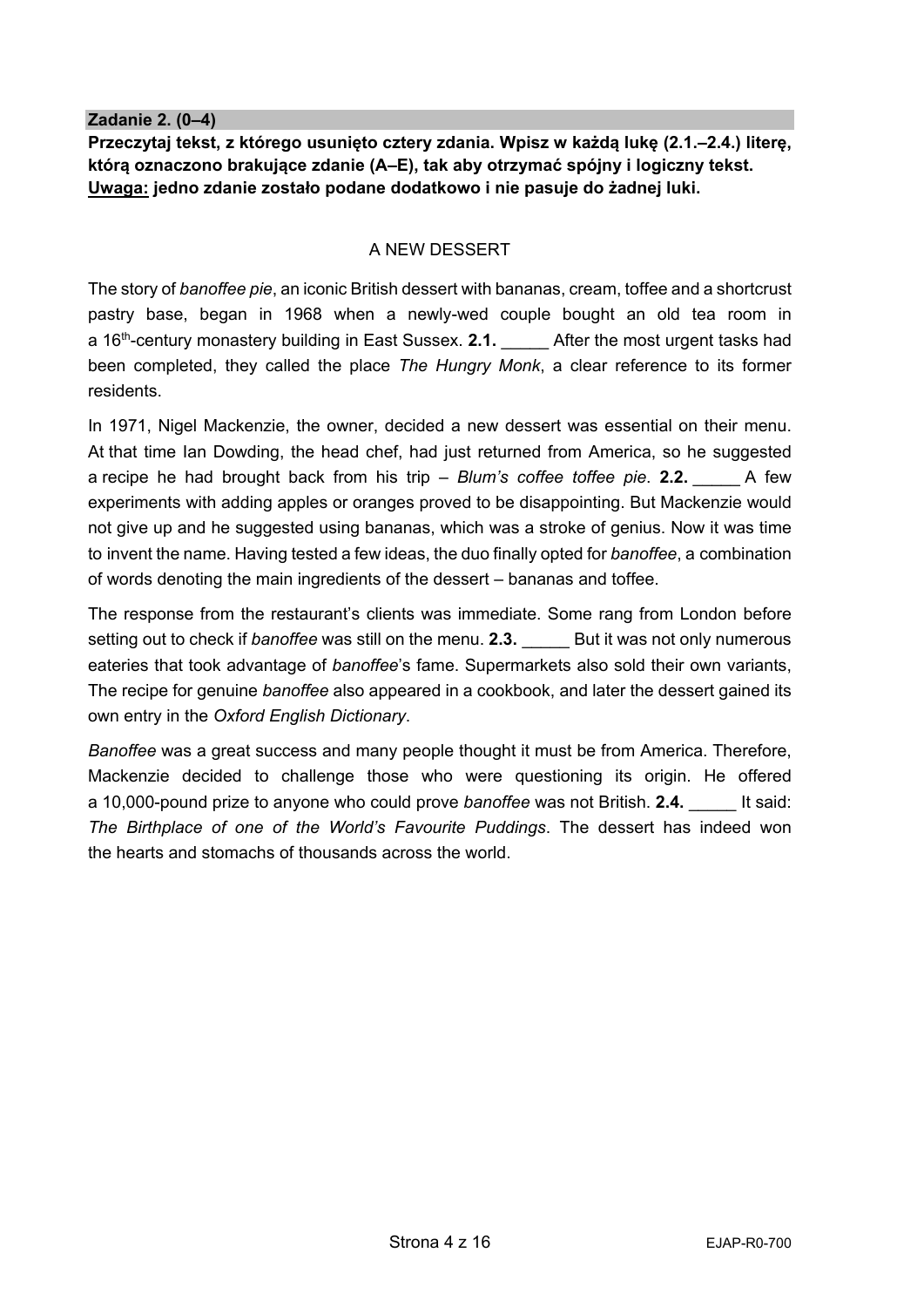- **A.** When no one claimed it, Mackenzie proudly put up a sign at the restaurant's entrance.
- **B.** Mackenzie was enthusiastic about the new dish, but both he and his chef felt that they needed to modify it in their own way.
- **C.** The chef strongly opposed this idea because he disapproved of making changes to the recipes he had come up with.
- **D.** People clearly loved it, so owners of other restaurants throughout the country decided to serve it as well.
- **E.** To change the property into a restaurant, a number of essential modifications had to be made.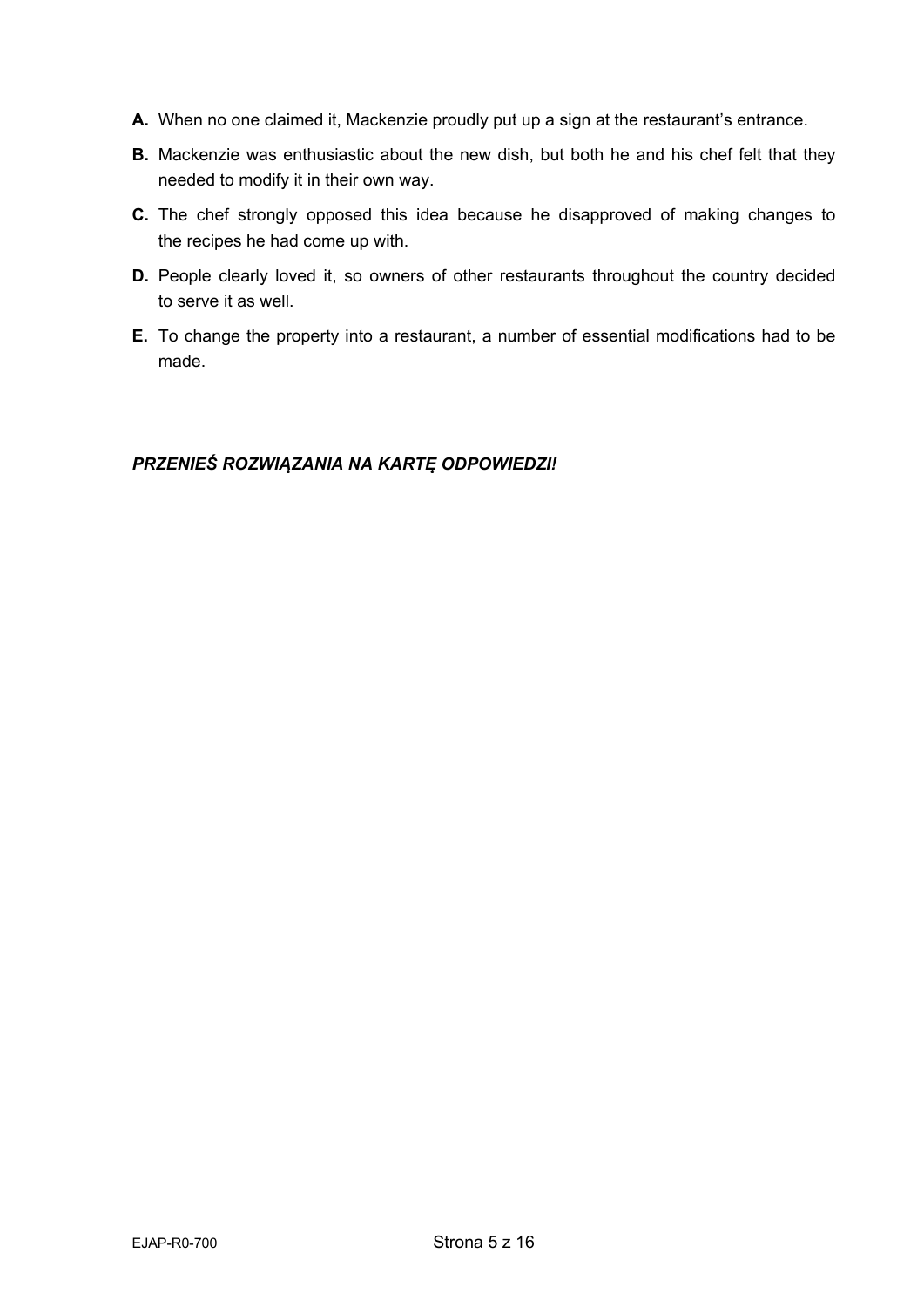**Zadanie 3. (0–5)** 

**Przeczytaj dwa teksty związane ze słynnymi fotografiami. Z podanych odpowiedzi wybierz właściwą, zgodną z treścią tekstu. Zakreśl jedną z liter: A, B albo C.** 

#### **Tekst 1.**

#### MY FIRST ENCOUNTER WITH GORILLAS

I shall never forget the day I met gorillas for the first time. In the middle of an African forest I suddenly heard high-pitched screams in the air. They were followed by a series of sharp pok-pok chest-beats from a male hidden behind a dense wall of vegetation<sup>1</sup>.

When I actually saw the gorillas, I froze and remained still until the echoes of the screams and chest-beats faded2. The group must have been resting and sunbathing. I could distinguish a few black, furry-headed creatures staring back at me. Their bright eyes moved nervously as they attempted to determine if I was a friend or an enemy. The females looked tense. They had moved with their infants to the back of the group, leaving their leader and some younger males in the foreground. Occasionally, the dominant male would rise to chest-beat in an attempt to frighten me away.

I desperately wanted to take a photo of them, so I decided to climb a tree. The tree was smooth and slippery and, no matter how hard I tried, I couldn't get more than a metre above the ground. I was really noisy so the gorillas went back and hid in the thick forest. I was about to give up when Sanwekwe, my African guide, came to my aid by giving me a mighty push upwards and I finally managed to pull myself up onto a branch about six metres above the ground.

By this time I assumed that the noise I had made must have frightened the gorillas onto the next mountain. But to my surprise, the entire group had returned and were watching me like front-row spectators at a circus. All the members of the group had revealed<sup>3</sup> themselves because it was obvious to them that the intruder had been distracted by tree-climbing problems, an activity they could understand. I took out my camera, and that's how probably one of the most publicized pictures of gorillas in the wild was taken. It shows a lineup of sixteen gorillas posing as if for a family photo in a back garden.

<sup>1</sup> **Vegetation** – roślinność.

<sup>3</sup> **Reveal** – tu: wyjść z ukrycia.

<sup>2</sup> **Fade** – tu: ucichnąć.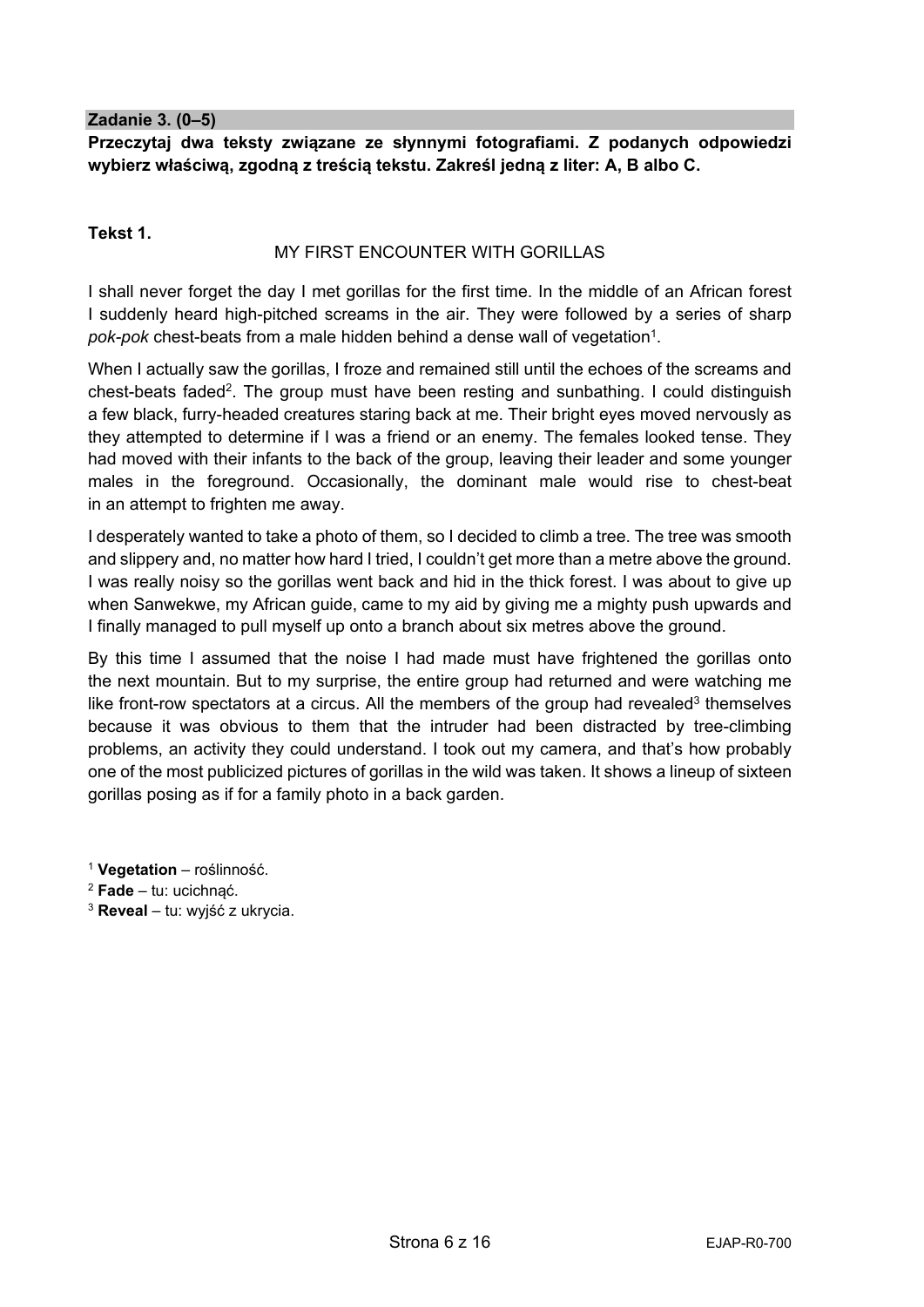### **3.1. When the author saw the gorillas for the first time,**

- **A.** they looked at her anxiously, trying to figure out her intentions.
- **B.** younger males started to make noises in order to scare her.
- **C.** the females gathered around the dominant male.

#### **3.2. The author's attempt to climb a tree**

- **A.** encouraged the gorillas to do the same.
- **B.** was successful thanks to someone's assistance.
- **C.** made the gorillas come to her rescue.

#### **3.3. Which would be the best caption for the photo the author took?**

- **A.** GORILLAS FRIGHTENED BY A CAMERA
- **B.** GORILLAS CHASING ME UP A TREE
- **C.** GORILLAS FASCINATED BY MY CLIMBING ATTEMPT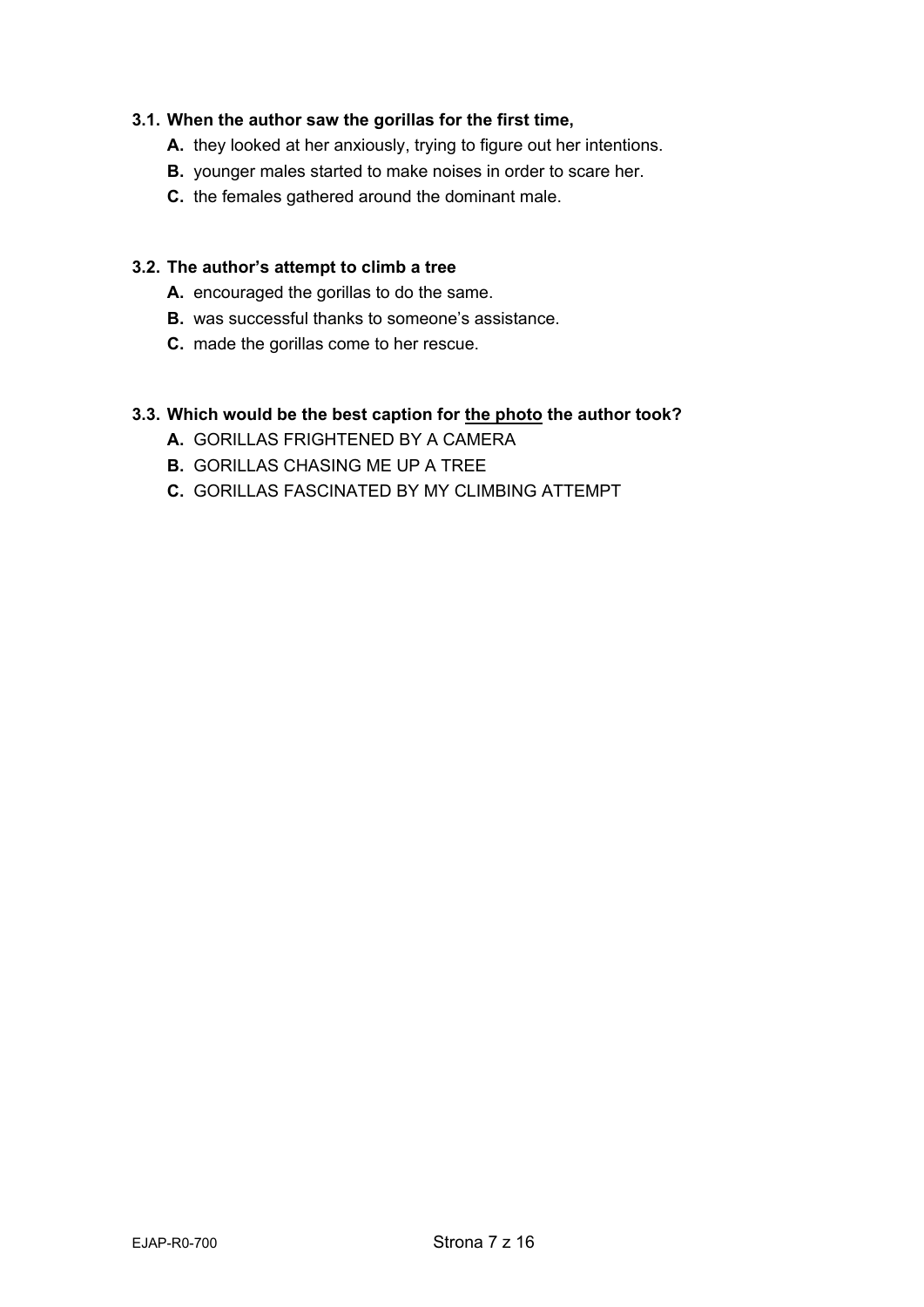#### **Tekst 2.**

#### THE MYSTERY OF A FAMOUS KISS SOLVED?

Immediately after President Truman announced Japan's surrender in World War II, at 7:03 p.m. on August 14, 1945, amid the crowds celebrating victory in Times Square, an American sailor shared a passionate kiss with a nurse who was passing by. Or, at least, that's how the story went.

In fact, as reported by the *New York Times* in 2010, Alfred Eisenstaedt's famous photo "The Kiss" might have been taken hours earlier. Gloria Bullard, who was in Times Square that day, claimed that she had seen the pair who were in the photograph kiss. However, in her eighties, when interviewed by the *New York Times,* she said that she had returned home on August 14 in the late afternoon. As her house was 40 miles from Times Square, a long train ride away, she can't have been in New York as late as 7 p.m.

There were also some other doubts as to the circumstances in which the photo was taken. Online comments under the *New York Times* article pointed to a distinctive shadow that appears on one of the buildings in the photo, cast by another building, now identified as the Astor Hotel. Three academics set out to examine the length and direction of that shadow to determine the time the photo was taken. They found out that the sun must have been "at azimuth<sup>1</sup> 270 degrees and at an altitude<sup>2</sup> of  $+22.7$  degrees" in order to create such a shadow. It could only have achieved that position on the day in question at 5:51 p.m., much earlier than when the victory was announced.

Although the scientists' detective work didn't solve the mystery of the kissing couple's identity, it helped to eliminate dozens of people who had claimed to have been in the photo. The photographer himself had tried to establish the couple's identity, and in 1979, he announced that he had found the long-lost nurse. For the next thirty years, Edith Shain was thought to be the woman in the photo. But Eisenstaedt's attempts to determine the sailor's identity failed. It was Lawrence Verria and George Galdorisi who provided ultimate proof of the identity of the couple in their book *The Kissing Sailor*. They identified the man in the photo as George Mendonsa and excluded Edith Shain as the nurse he kissed. They concluded without any doubt that the woman was Greta Zimmer, a dental assistant from Queens. Why did Edith Shain claim to be the nurse who was kissed? It's hard to say. The most credible explanation is simply that she wanted her moment in the limelight. Can we be sure that the last word about the mysterious photo has been said?

<sup>1</sup> **Azimuth** – azymut.

<sup>2</sup> **Altitude** – wysokość.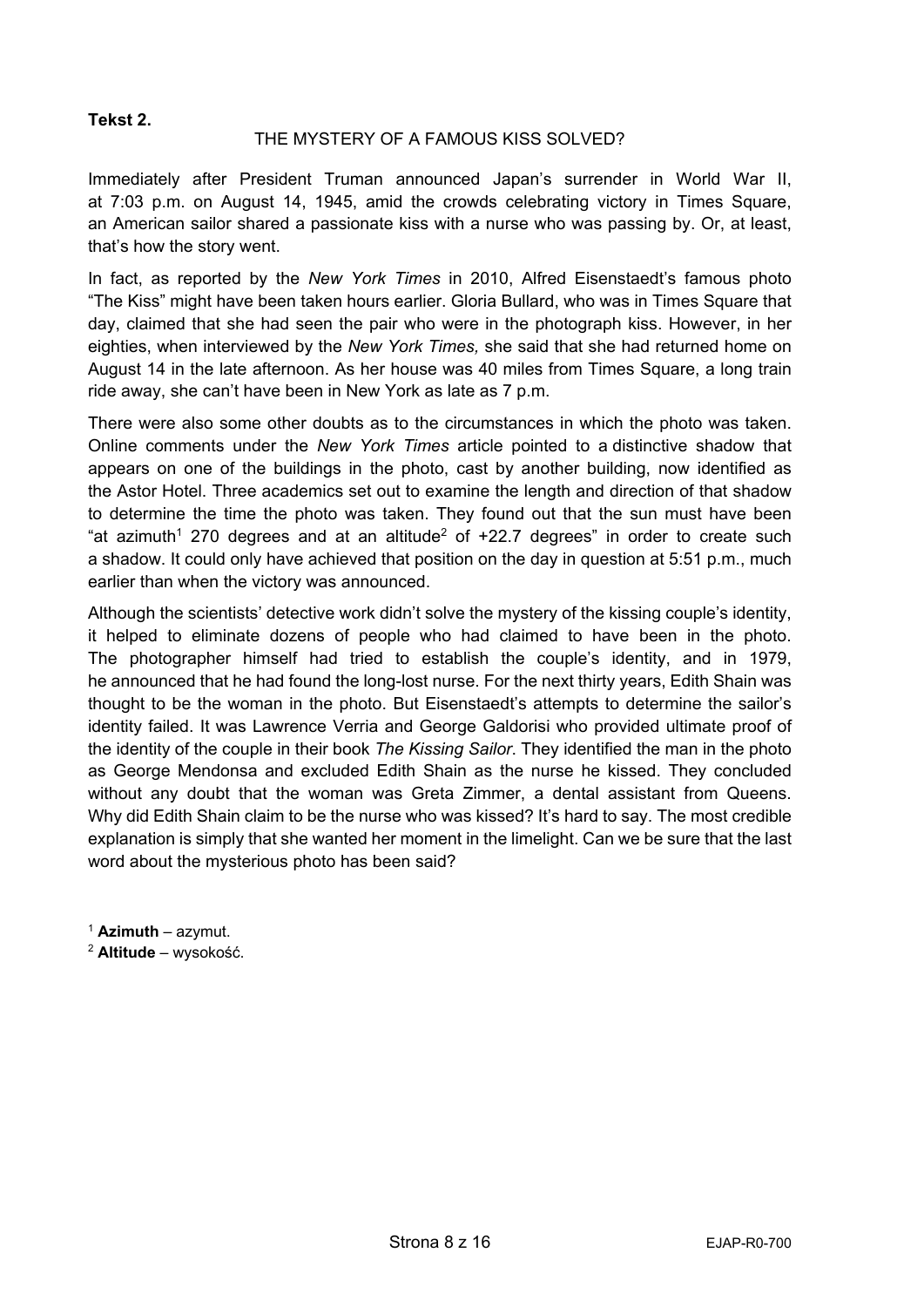## **3.4. The exact time Eisenstaedt took the photo was established based on**

- **A.** a scientific analysis of a shadow visible in the photo.
- **B.** online comments posted under an article.
- **C.** an eye-witness account of the event.

#### **3.5. Which of the following is stated in the text as an opinion, and not a fact?**

- **A.** Gloria Bullard can't have been in Times Square when the victory was announced.
- **B.** The true identity of the couple in the photograph was revealed in a book.
- **C.** Edith Shain pretended to have been the nurse in the photo to draw attention to herself.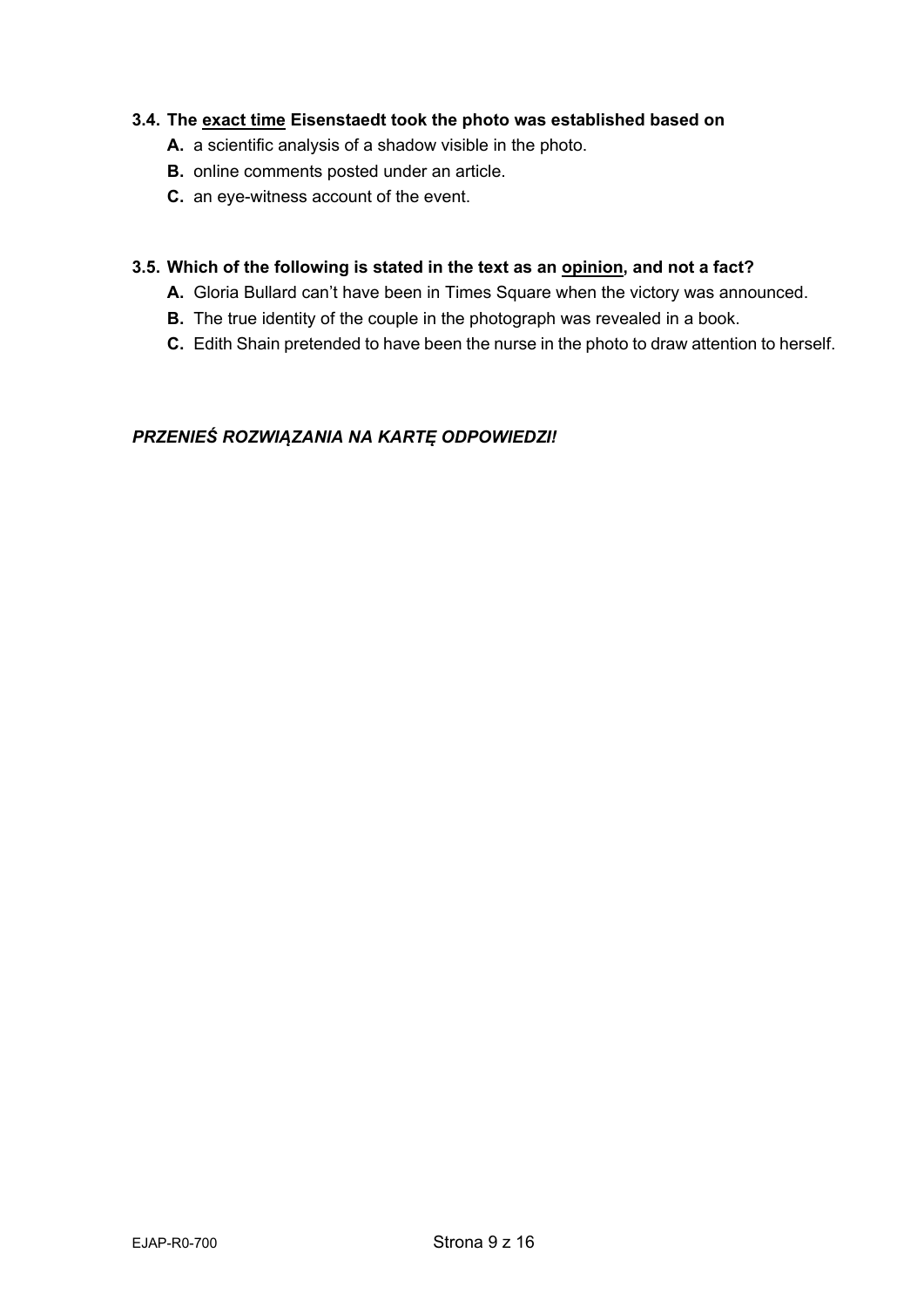**Zadanie 4. (0–4)**

**Przeczytaj tekst. Z podanych odpowiedzi wybierz właściwą, tak aby otrzymać logiczny i gramatycznie poprawny tekst. Zakreśl jedną z liter: A, B albo C.** 

#### ALDWYCH STATION

There are many disused tube stations in London, of which Aldwych Station is the most well-known. It was designed by Leslie Green, a famous English architect.

Before the station opened in 1907, its construction 4.1. **Lacktury wears. From the very** beginning the passenger numbers were not very high, yet the station 4.2. **Example 1** importance for a different reason. During the Second World War its platform was used as emergency storage for museum treasures and as an air raid shelter. After the war the original **4.3.** \_\_\_\_\_ of the station was restored, but low passenger numbers led to its closure in 1994. Now it is a site of historic significance and because of this, the *London Transport Museum* organizes sightseeing tours there.

The station plays one more role. It has become a popular filming location. Observant film audiences can recognize the station in productions such as *The Patriot Games* or *Atonement*. It is worth mentioning that some of the posters on its platform are not old, but are made **4.4.** old for filming purposes.

| 4.3.               |
|--------------------|
| A. reason          |
| <b>B.</b> function |
| C. meaning         |
|                    |

| 4.2. |         |  |
|------|---------|--|
|      | A. grew |  |

- **B.** added
- **C.** gained

## **4.4.**

**A.** to look **B.** have looked **C.** looking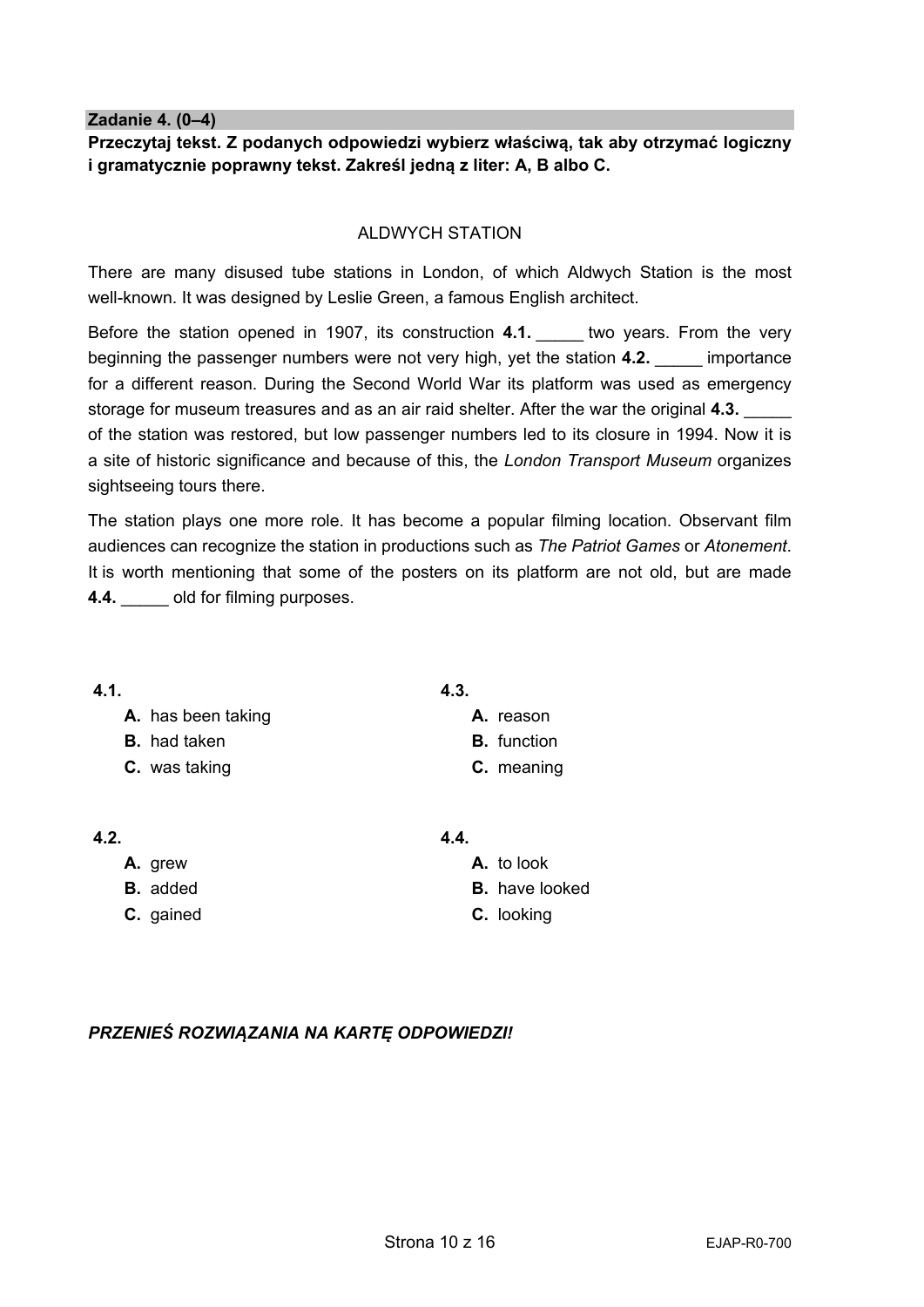**Zadanie 5. (0–4)** 

**Przeczytaj tekst. Uzupełnij każdą lukę (5.1.–5.4.) jednym wyrazem, tak aby powstał spójny i logiczny tekst. Wymagana jest pełna poprawność gramatyczna i ortograficzna wpisywanych wyrazów.**

#### AN UNCONVENTIONAL PAINTER

One day, a boy saw a man climb over the wall of his neighbour's garden to steal some fruit. He quickly went home and drew a sketch showing the thief. The moment his father heard the story and saw the picture, he took it to the authorities. It **5.1.** out to be very useful because the thief was soon caught. The boy was Thomas Gainsborough,

who grew up to be one of England's most famous  $18<sup>th</sup>$ -century painters, known both **5.2. 5.2. Example 1.1 1.1 1.1 1.1 1.1 1.1 1.1 1.1 1.1 1.1 1.1 1.1 1.1 1.1 1.1 1.1 1.1 1.1 1.1 1.1 1.1 1.1 1.1 1.1 1.1 1.1 1.1 1.1 1.1 1.1 1.1 1.1 1.1 1** methods. He painted in semi-darkness, and the people he painted claimed that **5.3.** \_\_\_\_\_\_\_\_\_\_\_\_\_\_\_\_\_\_\_\_\_\_\_\_\_\_\_ they nor their portraits were visible. When painting a landscape, he did not go outside, but constructed models from cork and coal, sand, moss, and other materials. Yet, **5.4. Example 20 a result of this unusual** practice, Thomas Gainsborough produced some of the most poetic paintings imaginable.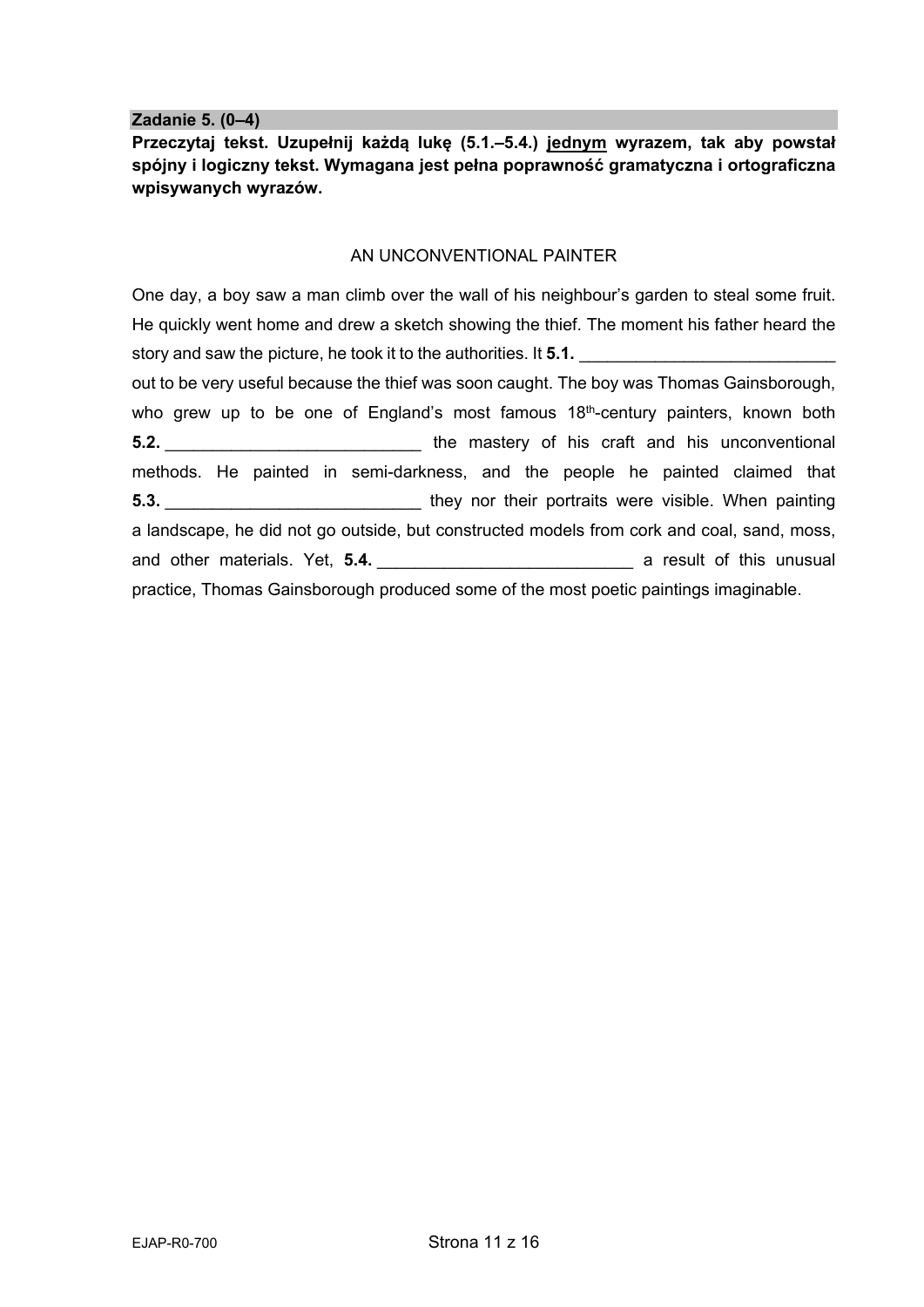#### **Zadanie 6. (0–4)**

**Uzupełnij zdania 6.1.–6.4., wykorzystując podane w nawiasach wyrazy w odpowiedniej formie. Nie należy zmieniać kolejności podanych wyrazów, trzeba natomiast – jeśli jest to konieczne – dodać inne wyrazy, tak aby otrzymać logiczne i gramatycznie poprawne zdania. Wymagana jest pełna poprawność ortograficzna wpisywanych fragmentów zdań.** 

**Uwaga: w każdą lukę możesz wpisać maksymalnie cztery wyrazy, wliczając w to wyrazy już podane.** 

| 6.1. Unfortunately, the accident prevented (he / complete) _____________________       |  |  |  |  |  |  |  |
|----------------------------------------------------------------------------------------|--|--|--|--|--|--|--|
|                                                                                        |  |  |  |  |  |  |  |
|                                                                                        |  |  |  |  |  |  |  |
|                                                                                        |  |  |  |  |  |  |  |
|                                                                                        |  |  |  |  |  |  |  |
| parcel of the three? I'll take the two smaller ones.                                   |  |  |  |  |  |  |  |
|                                                                                        |  |  |  |  |  |  |  |
|                                                                                        |  |  |  |  |  |  |  |
| 6.3. Don't worry too much (other people / opinion) _____________________________       |  |  |  |  |  |  |  |
|                                                                                        |  |  |  |  |  |  |  |
|                                                                                        |  |  |  |  |  |  |  |
|                                                                                        |  |  |  |  |  |  |  |
| <b>6.4.</b> People who attended the meeting (be / unable / download) _________________ |  |  |  |  |  |  |  |
| the file yesterday because the file of the file yesterday because                      |  |  |  |  |  |  |  |
|                                                                                        |  |  |  |  |  |  |  |

of the poor Internet connection.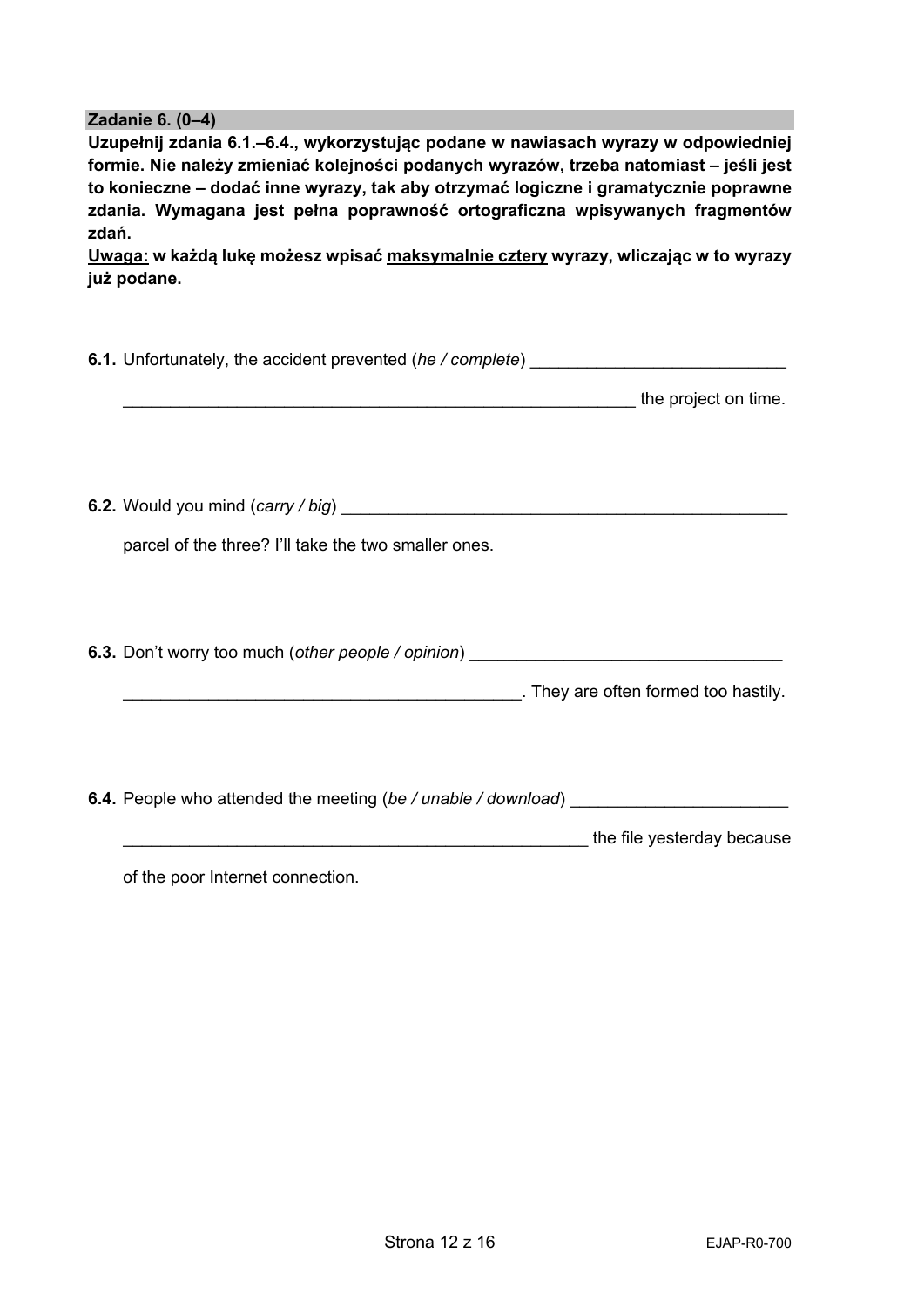Zadanie 7. (0-13)

Wypowiedz się na jeden z poniższych tematów. Wypowiedź powinna zawierać od 200 do 250 wyrazów i spełniać wszystkie wymogi typowe dla formy wskazanej w poleceniu. Zaznacz temat wybrany przez Ciebie, zakreślając jego numer.

- 1. Niektórzy rodzice dają nastolatkom kieszonkowe za wykonywanie obowiązków domowych. Napisz rozprawkę, w której przedstawisz dobre i złe strony takiego rozwiązania.
- 2. Wiele osób marzy o odbyciu podróży dookoła świata. Napisz artykuł, w którym przedstawisz korzyści wynikające z realizacji takiego marzenia oraz udzielisz rad, jak należy się do takiej podróży przygotować.

# **CZYSTOPIS**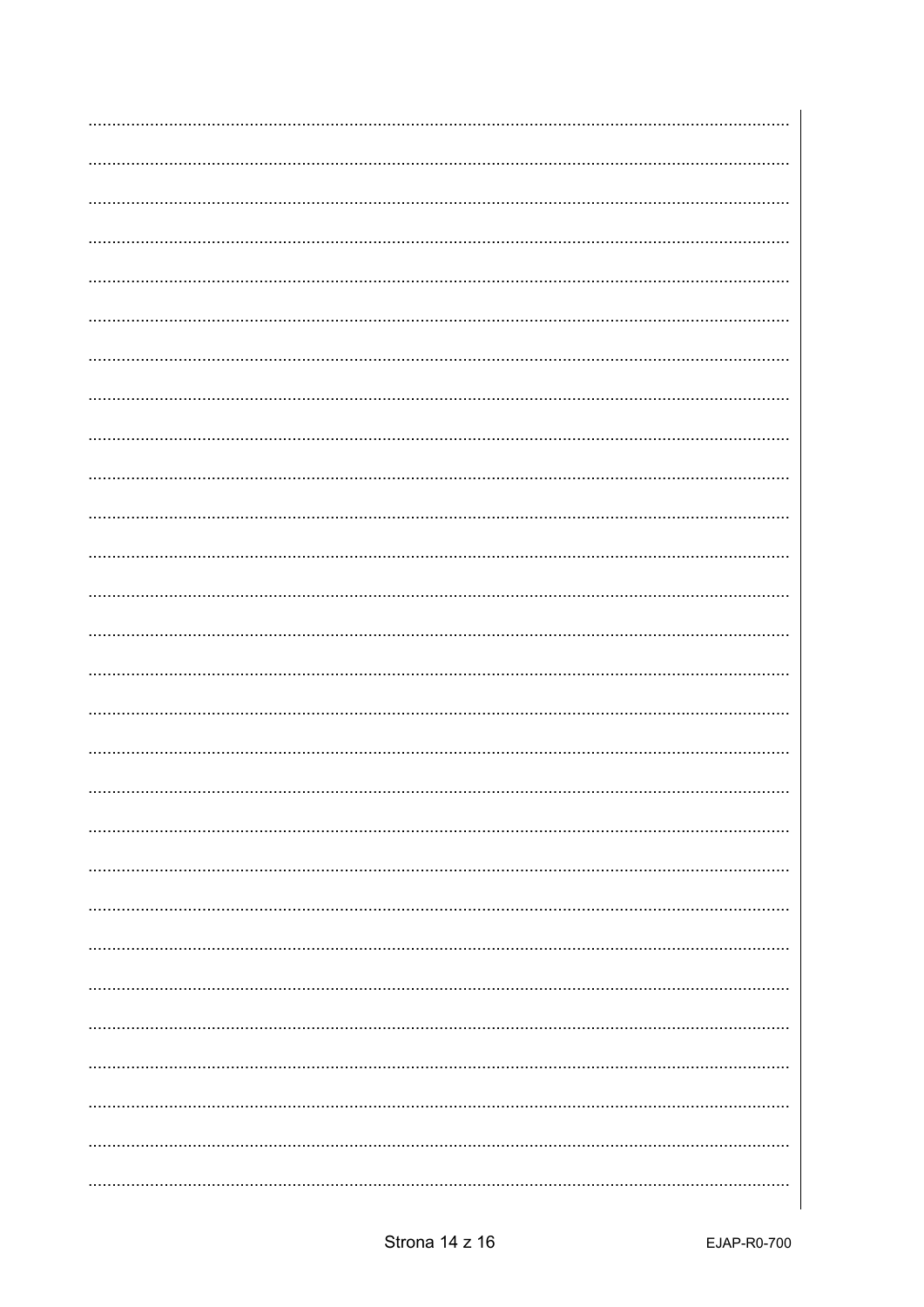| Zgodność z poleceniem                           |                         |   |                |   |  |   |   |   | Spójność<br>i logika | <b>Zakres</b><br>środków<br>językowych | Poprawność<br>środków<br>językowych | <b>RAZEM</b> |
|-------------------------------------------------|-------------------------|---|----------------|---|--|---|---|---|----------------------|----------------------------------------|-------------------------------------|--------------|
|                                                 | $0 - 1 - 2 - 3 - 4 - 5$ |   |                |   |  |   |   |   | $0 - 1 - 2$          | $0 - 1 - 2 - 3$                        | $0 - 1 - 2 - 3$                     |              |
| Elementy formy (0-1)<br>Elementy treści (0-1-2) |                         |   |                |   |  |   |   |   |                      |                                        |                                     |              |
|                                                 | 2                       | 3 | $\overline{4}$ | 5 |  | 2 | 3 | 4 |                      |                                        |                                     |              |
|                                                 |                         |   |                |   |  |   |   |   |                      |                                        |                                     |              |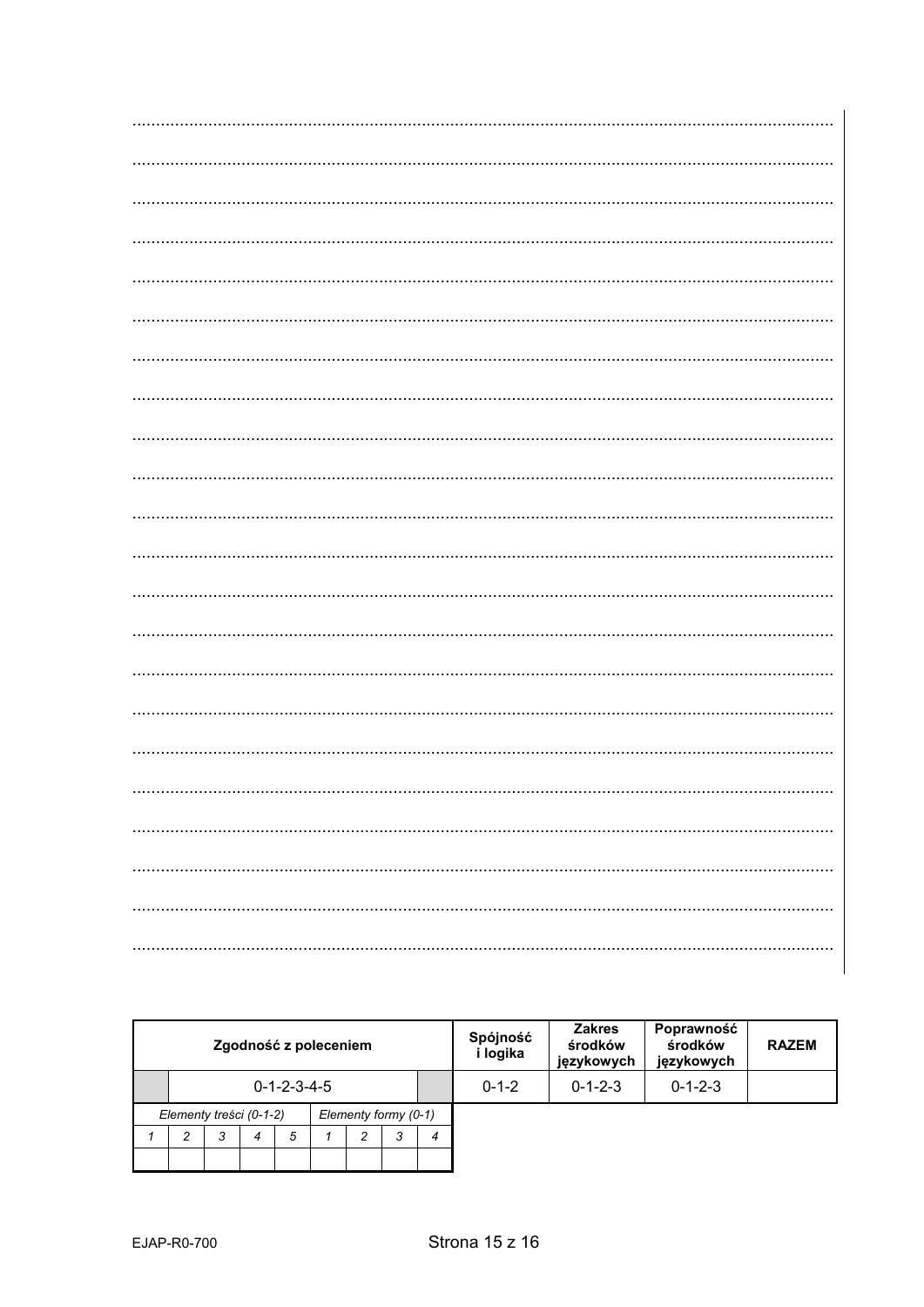**BRUDNOPIS (***nie podlega ocenie***)**